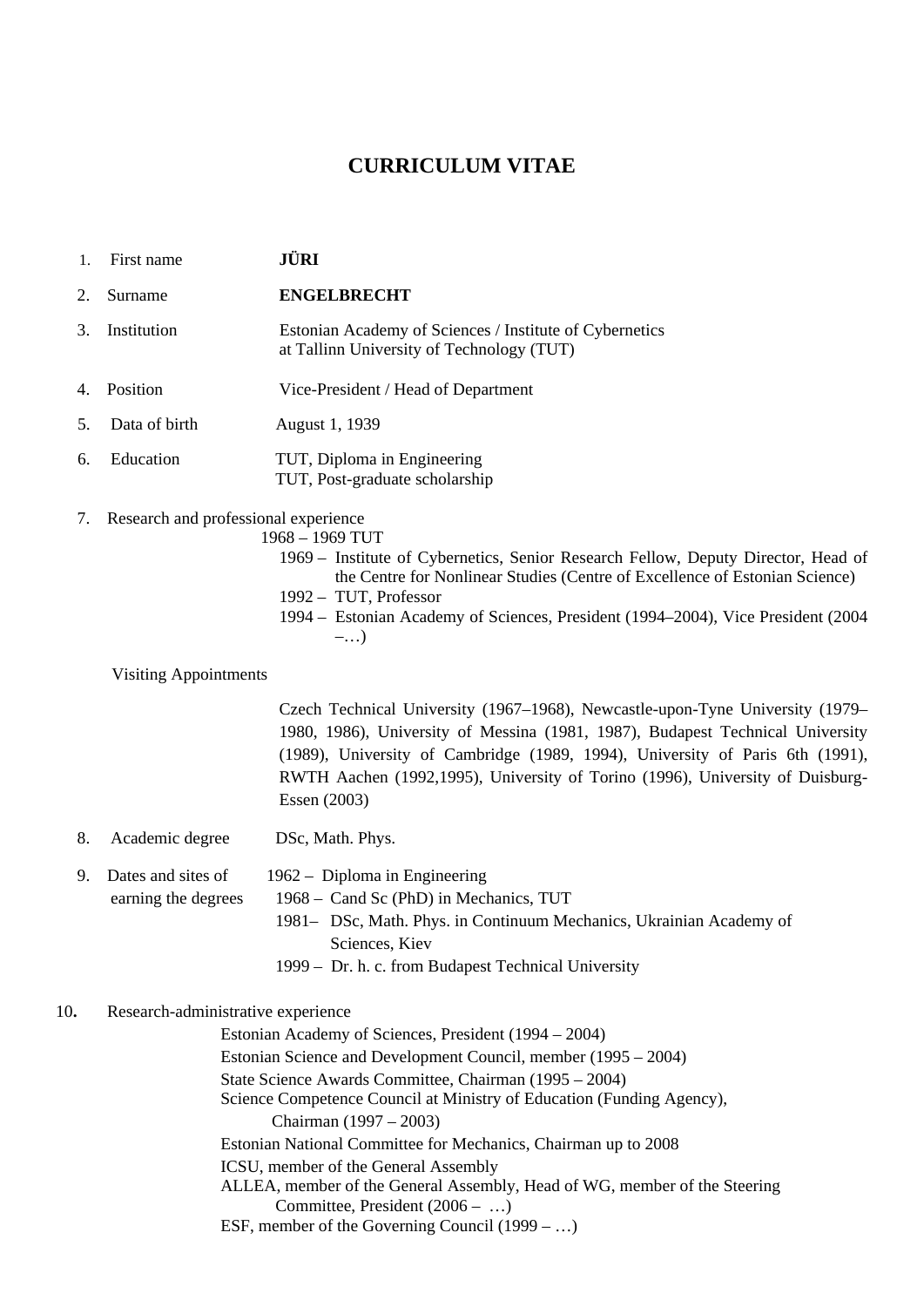IUTAM, member of the General Assembly, member of the Congress Committee (1996 – 2004), member of the Bureau (1996 – 2008), Treasurer (2004 – 2008)

Euromech, member of the Council (up to 2000), convener of the Advisory Board  $(2001 - 2006)$ 

ISIMM, member of the Council (2000 – 2003)

EURAB, member (2004 – 2007)

EASAC, member of the Council (2006 – …)

## *Ad hoc* **committees**

 Search Committees for the ESF, President and CEO (2004, 2007) Identification Committee for the ERC (2005) EC Expert group on ERA-NET (2006) ALLEA WG on National Strategies of Research in Smaller European Countries, Chairman (1999 – 2002) ALLEA WG on Research Cooperation, Chairman (2003 – 2006) Estonian R&D Strategy 2002 – 2006, member of WG (2001) Estonian R&D Strategy 2007 – 2013, Chairman of WG (2006 – 2007) Accreditation of the Estonian Higher Education, Chairman of WG (2006) OECD Expert Group on Research and Education in Bulgaria, member (2003) Platform of European S&T Organisations, founding member on behalf of ALLEA (2006) NETWATCH advisory board (2009…) FP Peoples Programme, advisory board (2009…)

# **Foundations and Boards of Trustees**

 Academic Council of the State President of Estonia (1995 –…) TUT, member of the Board of Trustees (1997 – 2004) University of Tartu (UT), member of the Board of Trustees (1997 – 2002) Estonian National Piano Museum, member of the Board of Trustees (2006 – …) Estonian National Culture Foundation, member of the Council (2002 – …) Open Estonia Foundation, member of the Council (2003 – 2006) Centre for Ethics of the UT, member of the Advisory Board (2004 – …) Baltic Metropoles Inno, member of the Steering Committee (2006 – 2009) TEA Estonian Encyclopedia – vice-chair of the Board

### 11. Honours/awards:

- 1992 Estonian Science Prize
- 1993 Humboldt Research Award
- 1995 Commander of the *Order of the White Rose* of Finland
- 1999 Order of the *National Coat of Arms* 4th Class, Estonia
- 1999 *Mente et Manu* Small Medal of TUT, Estonia
- 2000 Medal of the Baltic Academies
- 2001 Commander Grand Cross of the *Order of the Lion* of Finland
- 2002 *Mente et Manu* Great Medal of TUT, Estonia
- 2003 Chevalier des *Palmes Académiques*, France
- 2004 Order of Merit (No 1) of the Ministry of Education and Research, Estonia
- 2004 Marin Drinov Medal, Bulgarian Academy of Sciences
- 2005 Cavalier Cross of the *Order of Merit* of the Republic of Poland
- 2005 Nikolai Alumäe Medal, Estonian Academy of Sciences
- 2007 Order of the *National Coat of Arms* 3rd Class, Estonia
- 2008 Estonian Science Prize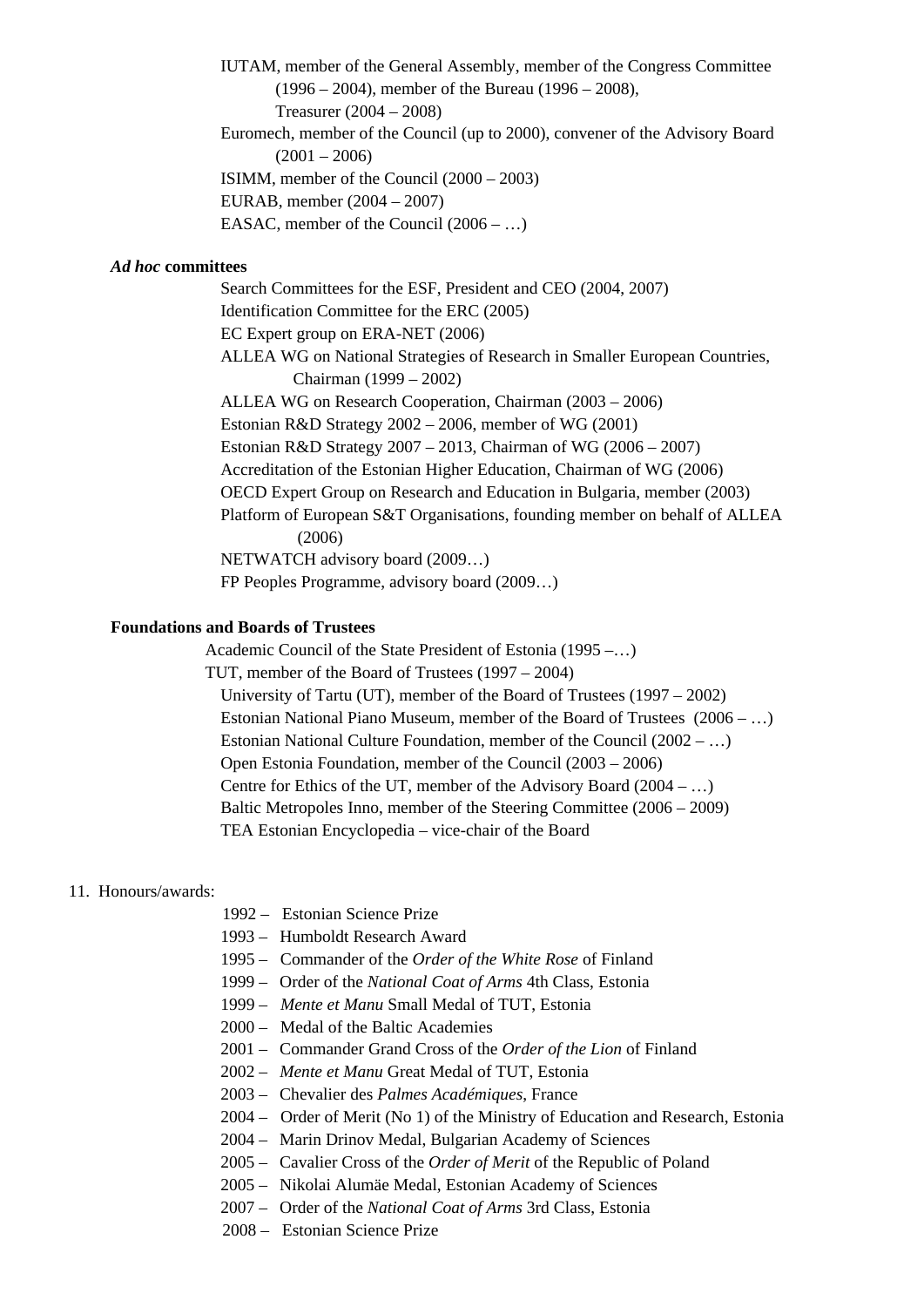- 2008 Medal, Finnish Academy of Sciences
- 2008 *Commandeur de l'ordre de Leopold II*, Belgium
- 1987 *Accademia Peloritana dei Pericolanti*, foreign member
- 1990 Estonian Academy of Sciences, member
- 1996 *Academia Scientiarum et Artium Europaea*, active member
- 1996 Latvian Academy of Sciences, foreign member
- 1998 Hungarian Academy of Sciences, honourable member
- 1998 Gothenburg Royal Society of Sciences and Arts, foreign member
- 2001 World Innovation Foundation, fellow
- 2004 *Academia Europaea*, fellow
- 2007 Bulgarian Academy of Sciences, foreign member

### 12. Current research

- Complexity of nonlinear wave motion: coherent wave fields, solitonics, phase-transformation fronts, dispersive materials
- Complexity in biophysics *in silico* modelling of cardiac mechanics.

 **Publications** 9 books, about 200 papers in refereed journals, about 150 articles on science management and philosophy in general.

#### Selected monographs

- *J. Engelbrecht*. Nonlinear Wave Processes of Deformation in Solids. Pitman, London, 1983, 223 p.
- *J. Engelbrecht*. An Introduction to Asymmetric Solitary Waves. Longman, London, 1991, 280p.
- *J. Engelbrecht*. Nonlinear Wave Dynamics: Complexity and Simplicity. Kluwer Publ., Dordrecht, 1997, 184 p.

*A. Berezovski, J*. *Engelbrecht, G.A. Maugin.* Numerical Simulation of Waves and Fronts in Inhomogeneous Solids. World Scientific, Singapore, 2008, 236 pp.

#### Textbooks

- *A. Jeffrey, J. Engelbrecht* (eds) Nonlinear Waves in Solids. Springer, Wien et al., 1994 (CISM course).
- *Ü. Lepik, J. Engelbrecht.* The Book of Chaos. Academy Publishers, Tallinn, 1999, 304 p. (in Estonian).

#### Supervising

6 PhDs promoted, 3 PhD students under supervision.

### Selected recent papers

 *A. Salupere, J. Engelbrecht*, and *G. Maugin*. Solitonic structures in KdV-based higher-order systems. Wave Motion, 2001, 34, 51-61.

 *A. Salupere, J. Engelbrecht, P. Peterson*. Long-time behaviour of soliton en-sembles. Chaos, Solitons and Fractals, Part I. Emergence of solitons, 2002, 14, 9, 1413-1424, Part II. Periodical patterns of trajectories, 2003, 15, 1, 33-44.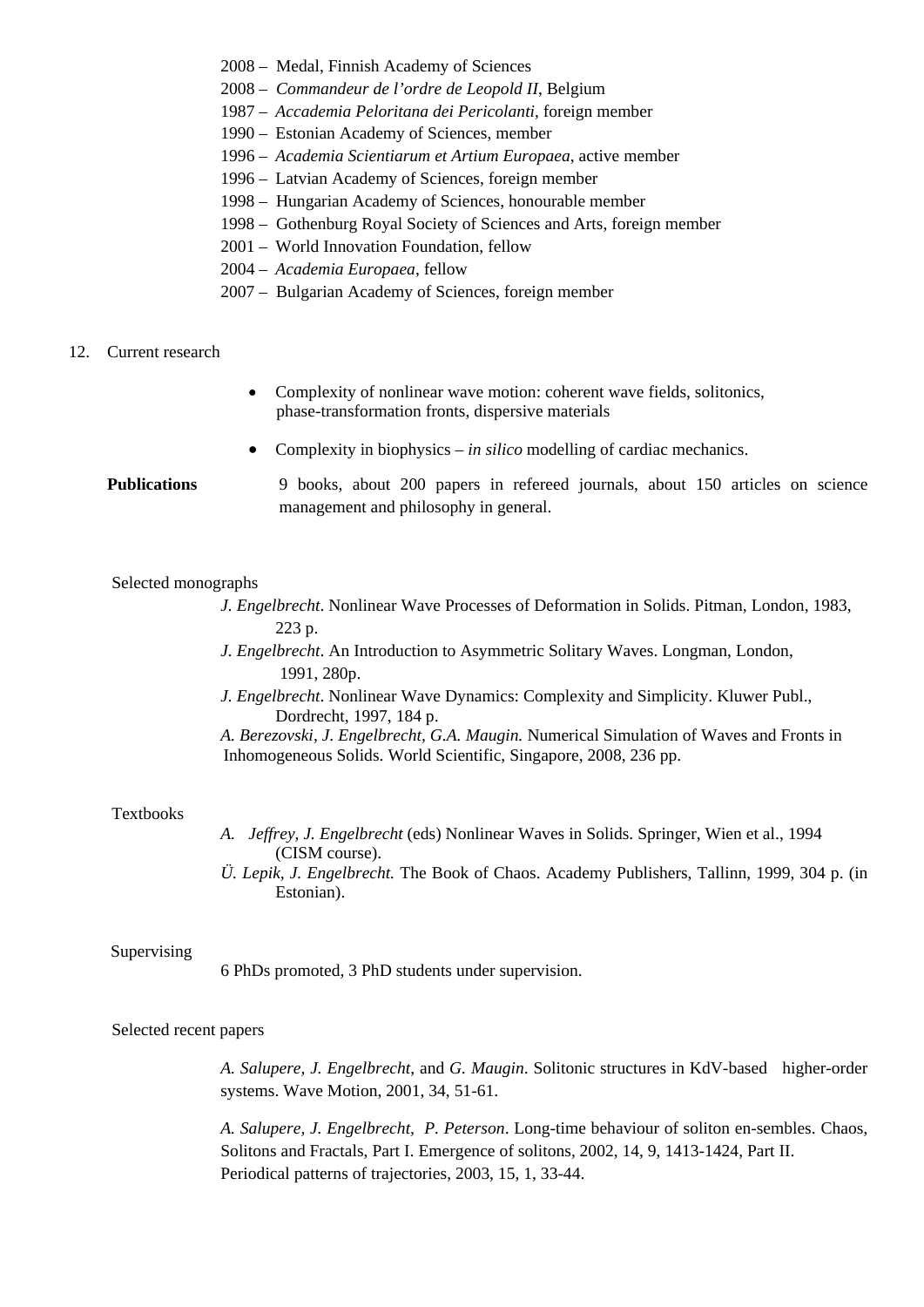*M. Vendelin, P.H. Bovendeerd, J. Engelbrecht,* and *T. Arts.* Optimizing ventricular fibres: uniform strain or stress, but not ATP consumption, leads to high efficiency. Am. J. Physiol. Heart Circ. Physiol., 2002, 283, 3, 1072-1081.

 *M. Vendelin, P.H. Bovendeerd, V. Saks,* and *J. Engelbrecht.* Cardiac mechano-energetics *in silico*. Neuroendocrinol. Lett., 2002, 23, 1, 13-20.

 *A. Berezovski, J. Engelbrecht*, and *G.A. Maugin*. Numerical simulation of two-dimensional wave propagation in functionally graded materials. Eur. J. Mech. A/Solids, 2003, 22, 257-265.

 *J. Engelbrecht, A. Salupere*. On the problem of periodicity and hidden solitons for the KdV model. Chaos, 2005, 15, 015114.

 *T. Soomere, J. Engelbrecht*. Extreme elevations and slopes of interacting solitons in shallow water. Wave Motion, 2005, 43, 1-11.

 *J*. *Janno, J.Engelbrecht*. Solitary waves in nonlinear microstructured materials. J. Phys. A: Math. Gen., 2005, 38, 5159-5172.

 *A. Berezovski, M. Berezovski, J. Engelbrecht*. Numerical simulation of nonlinear elastic wave propagation in piecewise homogenous media. Mat. Sci. Engng., 2006, 418, 364-369.

 *J*. *Engelbrecht, A. Berezovski, A. Salupere.* Nonlinear deformation waves in solids. Wave Motion, 2007, 44, 493-500.

 *P. Van, A. Berezovski, J. Engelbrecht.* Internal variables and dynamical degrees of freedom. J.Non-Equilib.Thermodyn., 2008, 33, 235-254.

 *T. Peets, M. Randrüüt, J. Engelbrecht.* On modelling dispersion in microstructured solids. Wave Motion, 2008, 45, 471-480.

 *J. Janno, J. Engelbrecht*. Identification of microstructured materials by means of phase and group velocities. Math.Modelling and Anal., 2009, 14, 57-68.

 *J. Engelbrecht* Complexity of mechanics. Rendicorti Sem Matem Univ e Politec Torino, 2009, 67, 293-325.

 *A. Berezovski, J. Engelbrecht and G.A. Maugin*. Internal variables and generalized continuum theories, In: Borodich F.M. (ed.) IUTAM Symp. on Scaling in Solid Mechanics. Springer. Heidelberg, 2009, 69-80.

 *A. Berezovski, J. Engelbrecht, G.A. Maugin*. One-dimensional microstructure dynamics. - In: Mechanics of Microstructured Solids : Cellular Materials, Fibre Reinforced Solids and Soft Tissues. Eds. J.-F.Ganghoffer, F.Pastrone. Berlin : Springer, 2009, 21-28.

 *J. Engelbrecht*. Deformation waves in solids (to appear). - In: Applied Wave Mathematics:Selected Topics in Solids, Fluids, and Mathematical Methods / Eds. E.Quak, T.Soomere. Berlin : Springer, 2009.

 *J. Engelbrecht, R. Winther, E. Quak*. CENS, CMA and the CENS-CMA project. - In:E.Quak and T.Soomere (eds), Applied Wave Mathematics, Springer, 2009, 1–6.

 *A. Berezovski, M. Berezovski, and J. Engelbrecht.* Waves in inhomogeneous solids. - In: E.Quak and T.Soomere (eds), Applied Wave Mathematics, Springer, 2009, 55–81.

 *J. Engelbrecht, M. Randrüüt, A. Salupere*. On modelling wave motion in microstructured solids. Proc. Est. Acad. Sci., 2009, 58, 4, 241–246.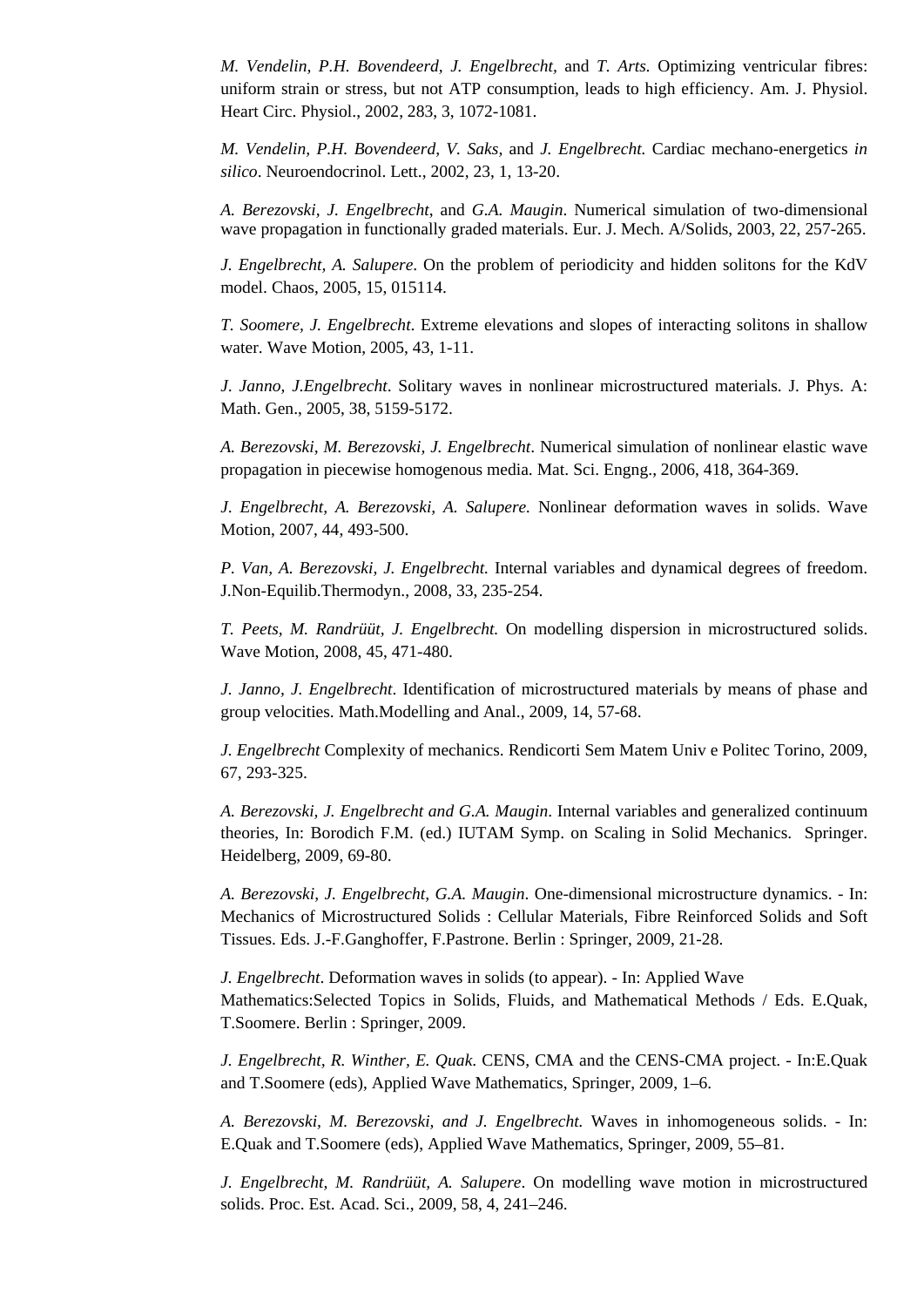*J. Engelbrecht, A. Ravasoo, J. Janno*. Nonlinear acoustic nondestructive evaluation (NDE): qualitative and quantitative effects. - Materials and Manufacturing Processes, 2010, 25, 4, 212-220.

 *M. Berezovski, A. Berezovski, J. Engelbrecht*. Numerical simulations of one-dimensional microstructure dynamics. - In: Proc. of the 2nd Int.Symp. on Computational Mechanics and the 12th International Conference on the Enhancement and Promotion of Computational Methods in Engineering and Science, Hong Kong- Macau, China, 30 Nov.- 3 Dec. 2009 / Eds. J. W. Z. Lu [et al.]. Melville, NY : American Institute of Physics, 2010, 1052-1057.

 *M. Berezovski, A. Berezovski, J. Engelbrecht*. Waves in materials with microstructure: numerical simulation. - Proceedings of the Estonian Academy of Sciences, 2010, 59, 2, 99-107.

 *J. Engelbrecht, A. Ravasoo, J. Janno*. Nonlinear acoustic nondestructive evaluation (NDE): qualitative and quantitative effects. - Materials and Manufacturing Processes, 2010, 25, 4, 212-220.

 *J. Engelbrecht.* Nonlinear wave motion and complexity. – Proc. Est. Acad. of Sci., 2010, 59, 2, 66-71.

 *H. Herrmann, J. Engelbrecht*. The balance of spin from the point of view of mesoscopic continuum physics for liquid crystals . J. of Non-Equilibrium Thermodynamics, 2010, 35, 337-346.

 *J. Engelbrecht, A. Berezovski, T. Soomere*. Editorial. Highlights in the research into complexity of nonlinear waves. – Proc. Est. Acad. Sci., 2010, 59, 2, 61-65.

 *A. Berezovski, J. Engelbrecht, G. Maugin*. Thermoelasticity with dual internal variables. – J. of Thermal Stresses, 2011, 34, 5-6, 413-430

 *A. Berezovski, J. Engelbrecht, G.A. Maugin*. Generalized thermomechanics with dual internal variables. - Archive of Applied Mechanics, 2011, 81, 2, 229-240

 *M. Berezovski, A. Berezovski, J. Engelbrecht*. Wave propagation in heterogeneous materials with secondary substructure. - In: Advances in Heterogeneous Material Mechanics (2011): Proc. Third International Conference, May 22-26, 2011, Shanghai, China / Eds. J. Fan [et al.]. Lancaster : DEStech Publications, Inc., 2011, 531-534.

 *J. Engelbrecht, A. Salupere, K. Tamm*. Waves in microstructured solids and the Boussinesq paradigm. - Wave Motion, 2011.

Selected publications on science policy

 The Beauty of Complex World. *T. Kändler, J. Engelbrecht, M. Kutser* (eds). Institute of Cybernetics, Tallinn, 2007. (In Estonian)

*J. Engelbrecht.* Attractors of Thoughts. Estonian Acad. Sci., Tallinn, 2004, 174 p.

*J. Engelbrecht*. From Parts to Whole. Trames, 2003, vol 7, 6-20.

 *J. Engelbrecht.* Quality without Quantity. P. Drenth (ed). Biennial Yearbook 2002. ALLEA, Amsterdam, 2003, 57-69.

 *J. Engelbrecht (ed)*. National Strategies of Research in Smaller European Countries, ALLEA and Estonian Academy of Sciences, Amsterdam, 2002.

 *J. Engelbrecht.* Science and Society – Faculties Close or Apart? In: R. Vihalem (ed). Estonian Studies in the History and Philosophy of Science. Kluwer, Dordrecht et al., 2001, 77-88.